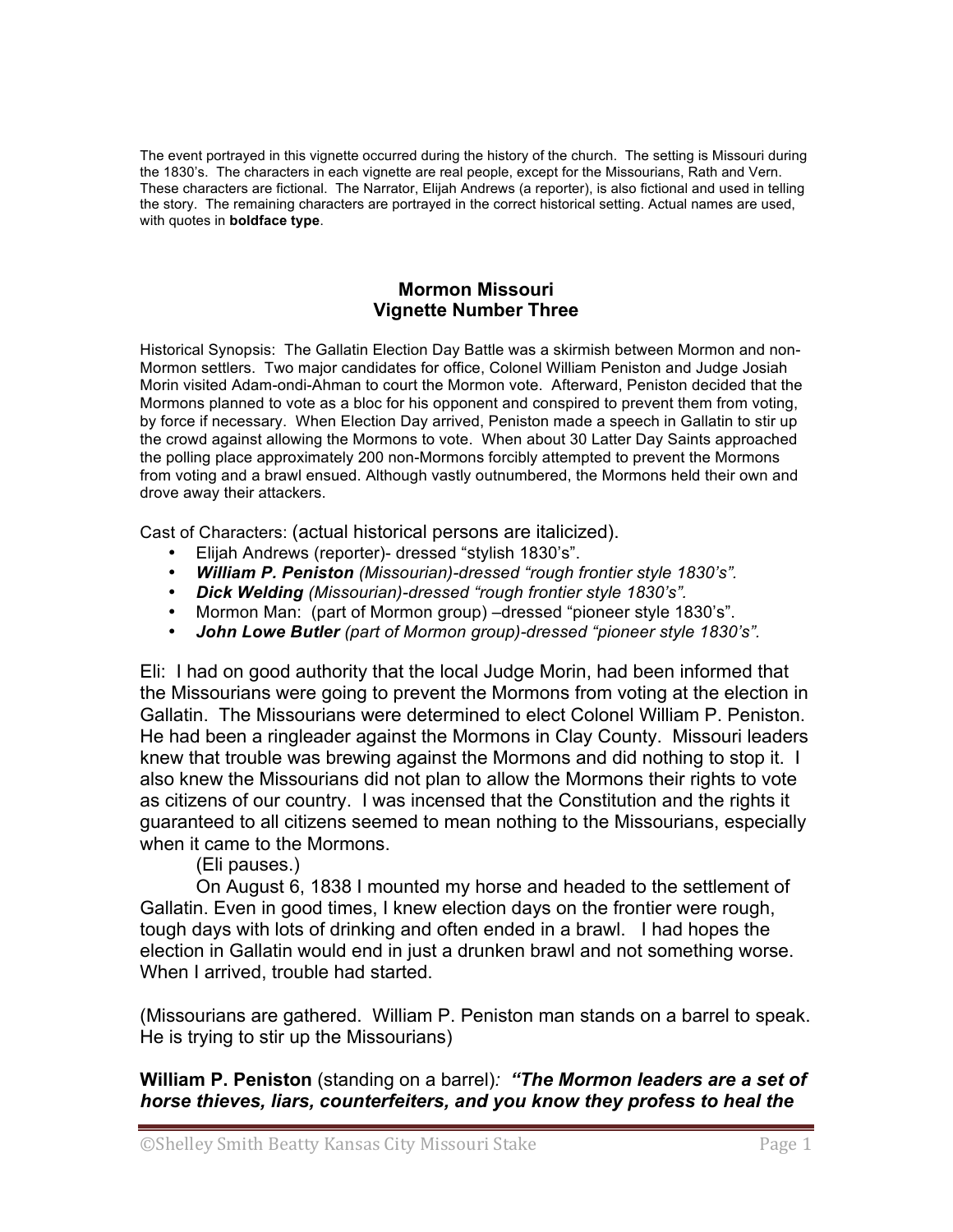*sick, and cast out devils, and you all know that is a lie. The members of the Church are dupes and not too good to take a false oath on any common occasion. They steal and your property is not safe if there are Mormons around. If you let the Mormons vote you will lose all your rights.* If you *suffer such men as these [Mormons] to vote you will soon lose your suffrage.*

**Dick Welding:** Yeah, he's right we don't have to let them vote. Thy will vote for their own man. *The Mormons were not allowed to vote in Clay County no more than the negroes.* We have to stop them, we can't let them vote for their man. Watch out here they come, get ready. This is our Missouri. No Mormons are voting today!

(The Missourians look off to see a group of Mormon men walking toward them. The Mormons walk up to the men.)

**William P. Peniston:** You are not welcome here. You will not vote today. Go home.

Mormon man: It is our right to vote in this country and we will vote.

(The group moves forward. The Missourians start fighting the Mormons.)

Eli: The Missourians outnumber the Mormons nearly ten to one. The Mormons did not come prepared for a fight. (Watches for a moment.) But the Missourians are getting a good fight (points back). Ouch, that was Abraham Nelson that got knocked down. It would appear the Mormons are grabbing anything to use as a weapon. I am going to try to get a little closer.

(Just then one man comes flying out of the brawl and lands on the ground in front of Eli.)

Eli: Excuse me, excuse me, (helps the man up). My name is Elijah Andrews. May I speak with you? What is your name?

**John:** Butler, John Lowe Butler. (He looks back like he isn't sure he wants to talk, but would rather get back to fighting.)

Eli: And you are a Mormon?

**John Lowe Butler:** Yes sir, and I plan to vote.

Eli: Wait, before you leave, can you tell me what's happening?

**John Lowe Butler:** *I [came today with] Brother Gee, he lived close by us, and we [came to vote in] the election in Gallatin in Daviess County [but]*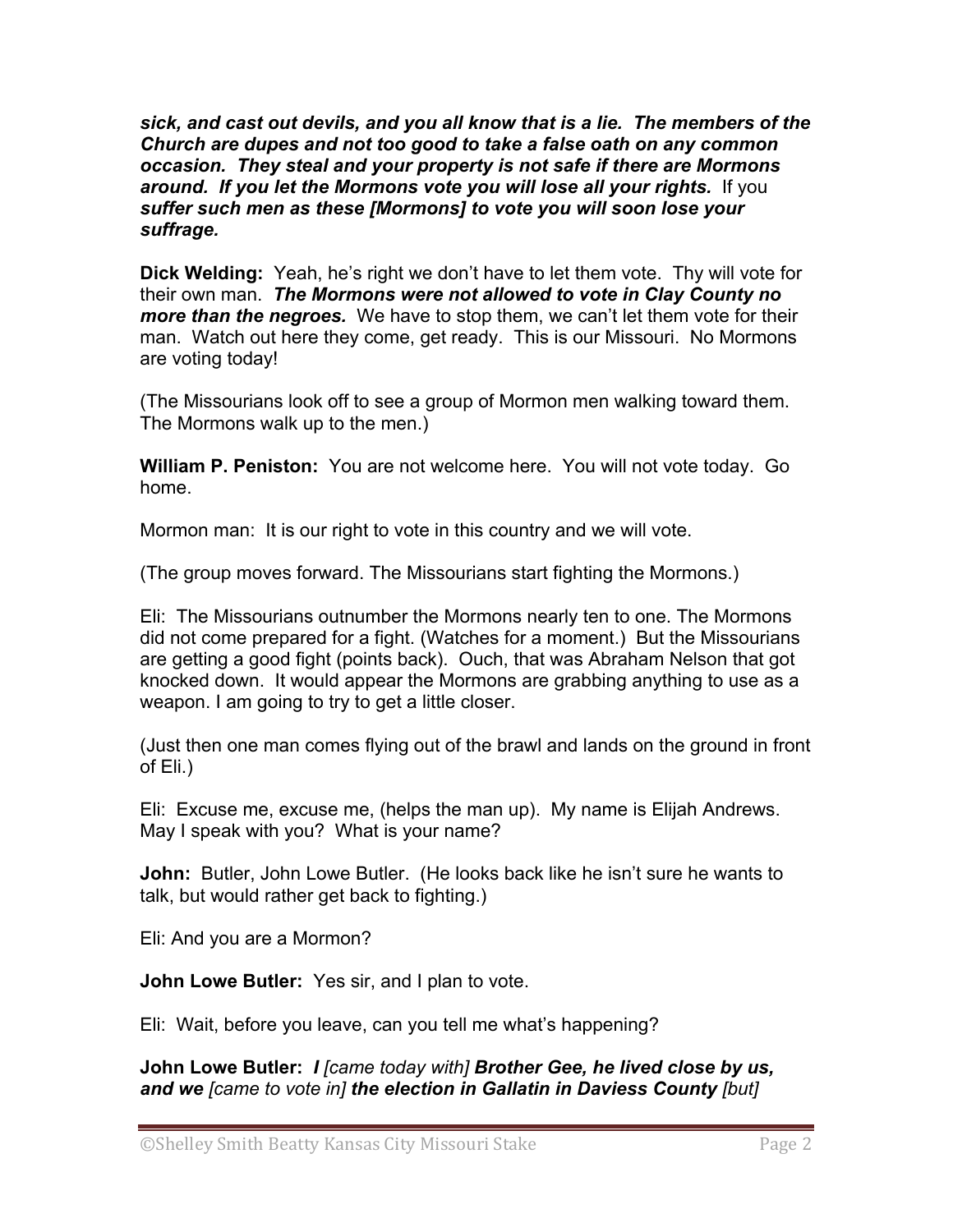**there's a mob trying to stop us***. I rescued some of the Saints from a furious mob, and the Lord did strengthen my body far beyond the strength of man.* 

*When myself and Brother Gee got here, there was a large crowd of folks. …They said that the Mormons should not vote because the Mormons did not vote to suit them; they must not vote at all. Now Saints [do] not like to be deprived of, their liberty and rights, so some were determined to go and put in their vote. Now for my part, I felt like backing everyone for it was our right…we all started to go and put in our votes. I was about the last one and the brother that was on ahead got knocked down and then Brother Riley Stuart interfered for him and one of the mob rushed at him with a knife. Riley turned and ran when he saw the man draw his knife. I then ran after the ruffian and as it happened, I saw an oak stick lying in the road…I struck him and as I struck him there had been another fellow running after me with a loaded horsewhip and struck me right between the shoulder …There was so much excitement after that, that I could hardly tell what transpire[d]…*

Eli: Thank you John.

(turning to the group) Although, outnumbered the Mormons held their own against the Missourians. Later the next day I found John Butler again and he told me the following:

**John Lowe Butler:** When it was over. *They…commenced carrying off the men that had been knocked down and some killed and some were standing up against the fence and against the house with the blood running from their heads and faces,* 

*Brother Samuel H. Smith came up to me and said let us go home, but when I got to where I had left my wagon, I found it gone, so Brother Smith said, "come and go home with me, " which was bout three miles from my house.* 

*I concluded to ride over to Far West some fourteen miles from where we lived and I saw Brother Joseph Smith. He resided there. He asked me if I had removed my family. I told him no, I had not. "Then, " said he," go and move them directly and do not sleep another night there." "But," said I, "I don't like to be a coward." "Go and do as I tell you," said he…I then said to my wife, "We must pack up our things and leave here directly for Brother Joseph has told me to." … So we loaded up one wagonload and took it down to Brother Taylor's about one mile and a half.*

*Now about sunrise, or a little while after, Brother Gee saw in the distance a large body of men…He then ran down to Taylor to tell them that we were all killed…and when he saw us, he said, "Oh, I am so glad that you are here for there are about thirty men around your house to kill you all." I then saw the hand of the Lord guiding Brother Joseph Smith to direct me… I f he had not…we should all have been murdered, and I felt to thank God with all my heart and soul.*